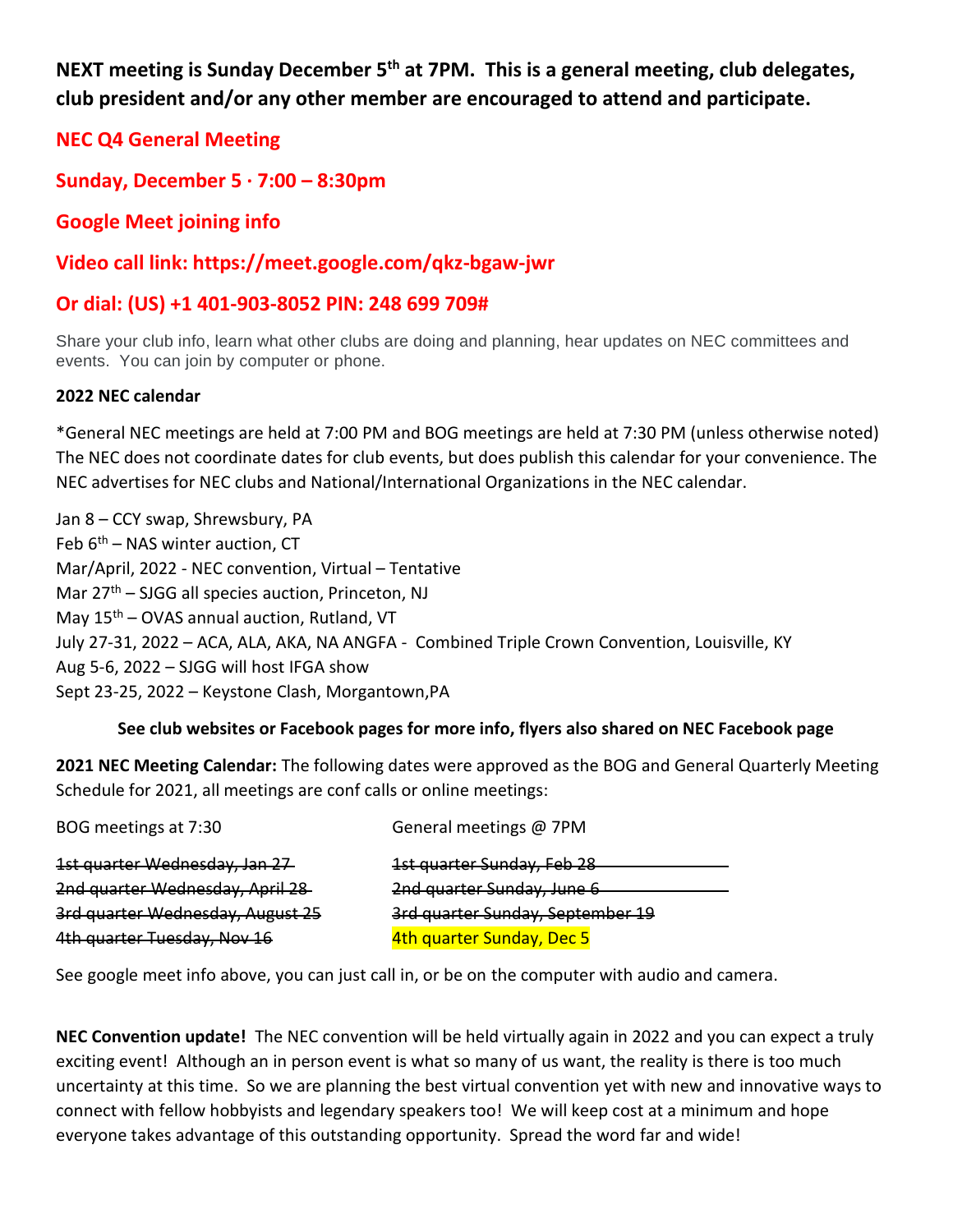## **Legislation Update**

#### **Hawaii**

The latest is that the Board of Land and Natural Resources accepted the amended EIS (environmental impact study) for the Big Island, with additional limits on certain species, on July 8.This was a huge accomplishment which took several years and hundreds of thousands of dollars. However, a couple more roadblocks remain. There are injunctions issues by the Circuit Court, at the behest of the Supreme Court, which must first be resolved/ dissolved prior to the state issuing permits again. And there could be additional steps depending on how the opposition (Earth Justice) reacts. That's why PIJAC is requesting continued financial support. [www.pijac.org](http://www.pijac.org/) (donate, aquatic defense fund).

### **Banggai Cardinal Fish**

CITES had been exempting the rain state conservation plan for Banggai cardinalfish. CITES has declined to list them as endangered. Because CITES declined to list, the people who pushed it on CITES went to the US, asking for Banggai Cardinalfish to be listed as an endangered species. The US was a no vote on listing it as an endangered species.

### **Electric Blue Crayfish**

Missouri is proposing an importation ban on the Electric Blue Crayfish in the state.

Efforts to oppose this are underway.

### **Spain**

The Spanish pet trade is under pressure with a new proposed law with the following

Regulations:

- (1) Ban live animal selling in shops except ornamental fish
- (2) Have a positive list
- (3) Fish must be registered at the time of purchase.

There are numerous onerous regulations that have to do with animals other than fish.

**NEC Slide and Videos** All video and slide presentations are available to any NEC club to use as their monthly meeting program. Any other use should be discussed with the NEC slide and video chairman prior to the request. Please make requests as far in advance as possible to allow for scheduling and regular mail delivery. The NEC will pay for standard postage to the requesting NEC club. Any NEC club requesting expedited delivery will need to pay for that postage. The NEC club requesting the program is responsible for postage back. Failure to return the program will result in a \$50 replacement charge. Please return programs within 14 days after the scheduled meeting. Requests should be made to: David Banks, 315 US RT 2, Grand Isle, VT 05458, Email: dbanks@together.net or 802-372-8716 Last published library listing: May 15, 2020 NEC Newsletter and on the NEC website:<http://northeastcouncil.org/basic-page/nec-lending-library>

**Breeder Participation Program –** please submit all entries for 2021 prior to Jan 10th to [dbanks@together.net](mailto:dbanks@together.net)  If you have questions let me know. If you have not participated in the past, it is never too late to start. Let other clubs know you have breeders in your club! Point can be submitted by individuals or clubs. Annual prizes for top breeders, and cumulative plateaus too.

**Article Competition** - Please send all submissions to: Dave Hardenbrook, Articles Chair, david.hardenbrook@cox.net by Wednesday, January 20, 2022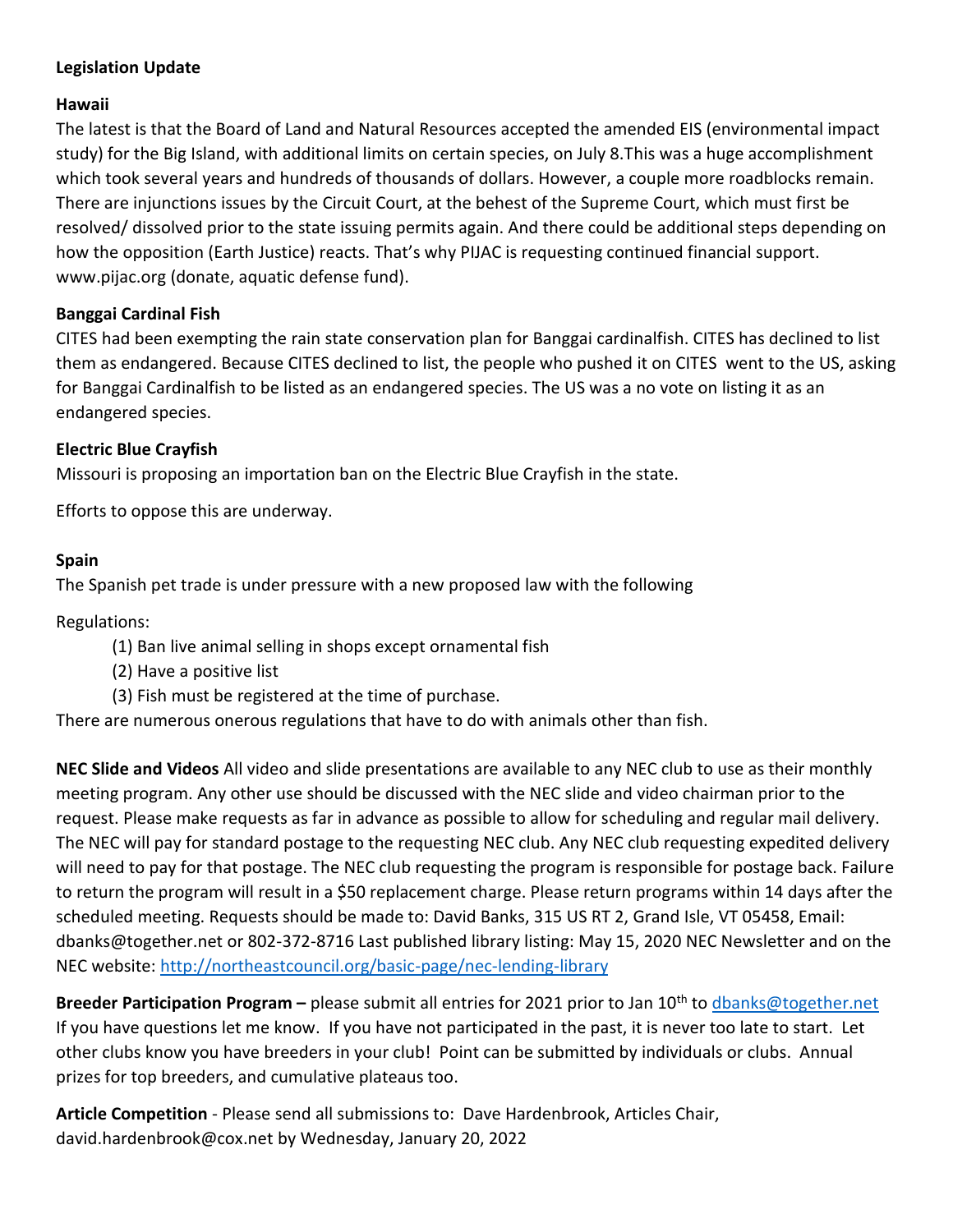**Betty Mueller Memorial Honor** - This annual presentation gives special recognition to an individual who has demonstrated overwhelming dedication and support to the aquarium hobby and to the NEC.

The criteria are very simple:

Your club or any NEC member can nominate up to three persons a year. Each nomination should be accompanied with a paragraph explaining why you feel this person is qualified. You cannot nominate anyone who already has received this award. The decision will be made by a committee of persons who have received the award and are still active in the NEC. The deadline for submitting a nomination is January 31st of each year. Nominations should be submitted to Janine Banks janinebanks@comcast.net.

#### **NEC MEMBER CLUBS:**

Aquarium Club of Lancaster County ACLC Boston Aquarium Society BAS Brooklyn Aquarium Society BASNY Bucks County Aquarium Society BCAS Capital Cichlid Association CCA Central New York Aquarium Society CNYAS Cichlid Club of York CCY Connecticut Aquatic Plant Enthusiasts CAPE Connecticut Betta Club CBC Danbury Area Aquarium Society DAAS Diamond State Aquarium Society DSAS Erie Aquarium Society EAS Greater City Aquarium Society GCAS Jersey Shore Aquarium Society JSAS Koi Organization International K.O.I. Long Island Aquarium Society LIAS Long Island Killifish Association LIKA Metropolitan Area Killifish Association MAKA Nassau County Aquarium Society NCAS New England Cichlid Association NECA New England Fancy Guppy Association NEFG Northeast Livebearers Association NELA North Jersey Aquarium Society NJAS Norwalk Aquarium Society NAS Otter Valley Aquarium Society OVAS PA Guppy Club PAGC Pioneer Valley Aquarium Society PVAS Pioneer Valley Water Garden & Koi Club PVWG&K Skylands Aquarium & Water Garden Group SAWGG South Jersey Guppy Group SJGG Southern New England Killifish Association SNEKA Tropical Fish Club of Burlington TFCB Tropical Fish Society of Rhode Island TFSRI Upstate NY Killifish Association UNYKA Worcester Aquarium Society WAS